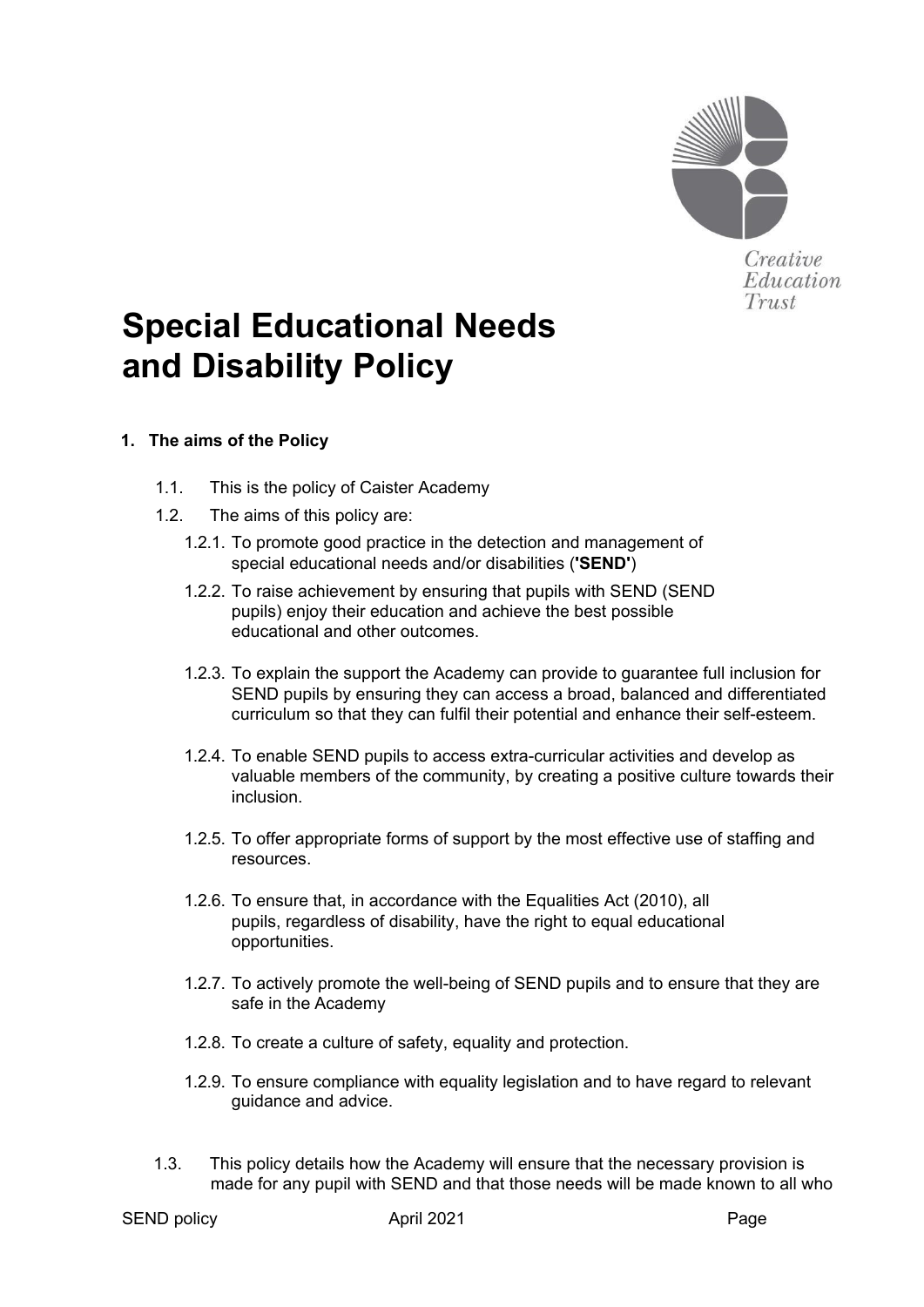are likely to teach them. The Academy will take action to ensure that teachers in the Academy are able to identify and provide for pupils who have SEND in order to allow them to access the full range of Academy activities, so far as is reasonably practical and compatible with the efficient education and safety of all of the Academy's pupils.

- 1.4. The Academy will ensure that parents are fully involved in discussions and decisions regarding their child and are notified if SEND provision is considered necessary for their child. The Academy recognises that partnership with parents is important in enabling children and young people with SEND to achieve their potential, and that parents have knowledge and experience to contribute to the shared view of their child's needs and the best ways of supporting them. All parents of SEND pupils will, therefore, be treated as partners and supported to play an active and valued role in their child's education. Where a SEND pupil is over the age of 16 at the beginning of an academic year, the Academy will work directly with the pupil.
- 1.5. The Academy recognises that SEND pupils often have a unique knowledge of their own needs, and their views about what sort of help they would like to help them make the most of their education will be ascertained. They will be encouraged to participate in all the decision-making processes and contribute to the assessment of their needs, the review and, when relevant, transition processes between schools.

## **1. Scope and application**

1.1. This policy applies to the whole Academy.

## **2. Regulatory Framework**

- 2.1. This policy has been prepared to meet the Academy's responsibilities under:
	- 2.1.1. Education (Independent School Standards) Regulations 2014;
	- 2.1.2. Education and Skills Act 2008
	- 2.1.3. Children Act 1989
	- 2.1.4. Childcare Act 2006
	- 2.1.5. Data Protection Act 2018 and General Data Protection Regulation (**GDPR**);
	- 2.1.6. Equality Act 2010
	- 2.1.7. Children and Families Act 2014.
- 2.2. This policy has regard to the following guidance and advice:
	- *2.2.1. [Special educational needs and disability code of practice: 0 to 25 years \(DfE and](https://www.gov.uk/government/uploads/system/uploads/attachment_data/file/398815/SEND_Code_of_Practice_January_2015.pdf)  [Department for Health, January 2015\)](https://www.gov.uk/government/uploads/system/uploads/attachment_data/file/398815/SEND_Code_of_Practice_January_2015.pdf) (Code of Practice).*
	- *2.2.2. [What equality law means for you as an education provider: schools \(Equality and](https://www.equalityhumanrights.com/sites/default/files/what_equality_law_means_for_you_as_an_education_provider_schools.pdf)  [Human Rights Commission, April 2014\);](https://www.equalityhumanrights.com/sites/default/files/what_equality_law_means_for_you_as_an_education_provider_schools.pdf)*
	- *2.2.3. [The Equality Act 2010 and schools \(DfE, May 2014\);](https://www.gov.uk/government/uploads/system/uploads/attachment_data/file/315587/Equality_Act_Advice_Final.pdf)*
	- *2.2.4. [Reasonable adjustments for disabled pupils \(Equality and Human Rights](https://www.equalityhumanrights.com/sites/default/files/reasonable_adjustments_for_disabled_pupils_1.pdf)  [Commission, April 2015\);](https://www.equalityhumanrights.com/sites/default/files/reasonable_adjustments_for_disabled_pupils_1.pdf)*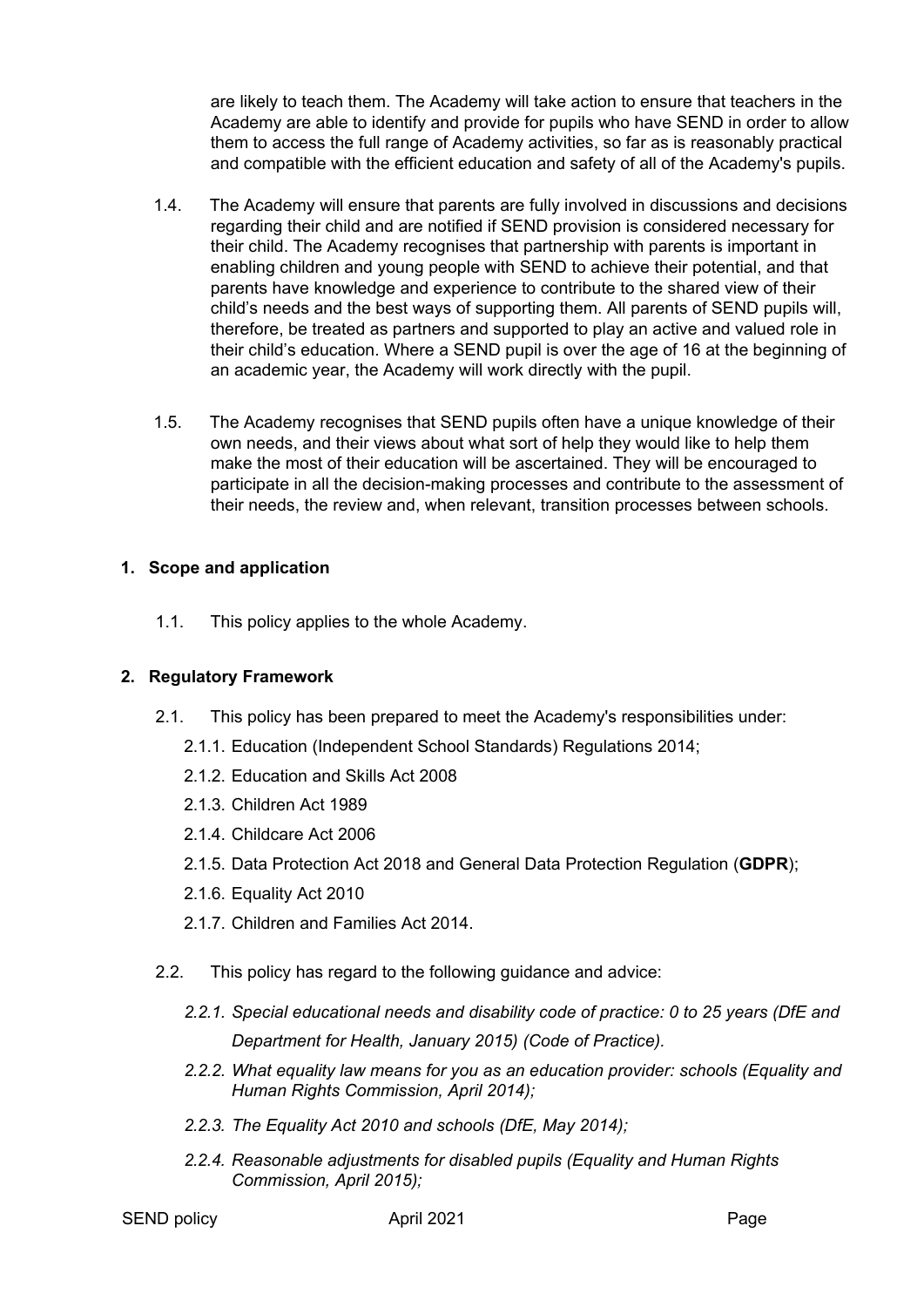- *2.2.5. [Supporting pupils with medical conditions at school \(DfE, December 2014\);](https://www.gov.uk/government/publications/supporting-pupils-at-school-with-medical-conditions--3)*
- *2.2.6. [Mental health and behaviour in schools \(DfE, November 2018\).](https://www.gov.uk/government/publications/mental-health-and-behaviour-in-schools--2)*
- *2.2.7. Working Together to Safeguard Children (2018)*
- 2.3. The following policies, procedures and resource materials are relevant to this policy:
	- 2.3.1. Equal Opportunities Policy
	- 2.3.2. PSED Statement of Intent
	- 2.3.3. Child Protection Policy
	- 2.3.4. Anti-Bullying Policy
	- 2.3.5. Behaviour for Learning Policy
	- 2.3.6. Admission Arrangements
	- 2.3.7. Relationships Education / Relationships And Sex Education Policy
	- 2.3.8. Accessibility Plan

#### **3. Publication and availability**

- 3.1. This policy is published on the Academy's website.
- 3.2. This policy is available in hard copy on request.
- 3.3. A copy of the policy is available for inspection from the Principals PA during the School day.
- 3.4. This policy can be made available in large print or other accessible format if required.

#### **4. Definitions**

- 4.1.1. References to the **Trust** are references to Creative Education Trust (CET), the Academy Trust.
- 4.1.2. References to **school days** mean Monday to Friday, when the Academy is open during term time. The dates of terms are published on the Academy's website.
- 4.1.3. References to **disability** mean a physical or mental impairment which has a substantial and long-term adverse effect on a person's ability to carry out normal day to day activity.

#### **4.2. "Special educational needs"**

- 4.2.1. Pupils have special educational needs if they have a learning difficulty which calls for special educational provision to be made for them.
- 4.2.2. Pupils have a "learning difficulty" if they:
- <span id="page-2-0"></span>have a significantly greater difficulty in learning than the majority of others of the same age; or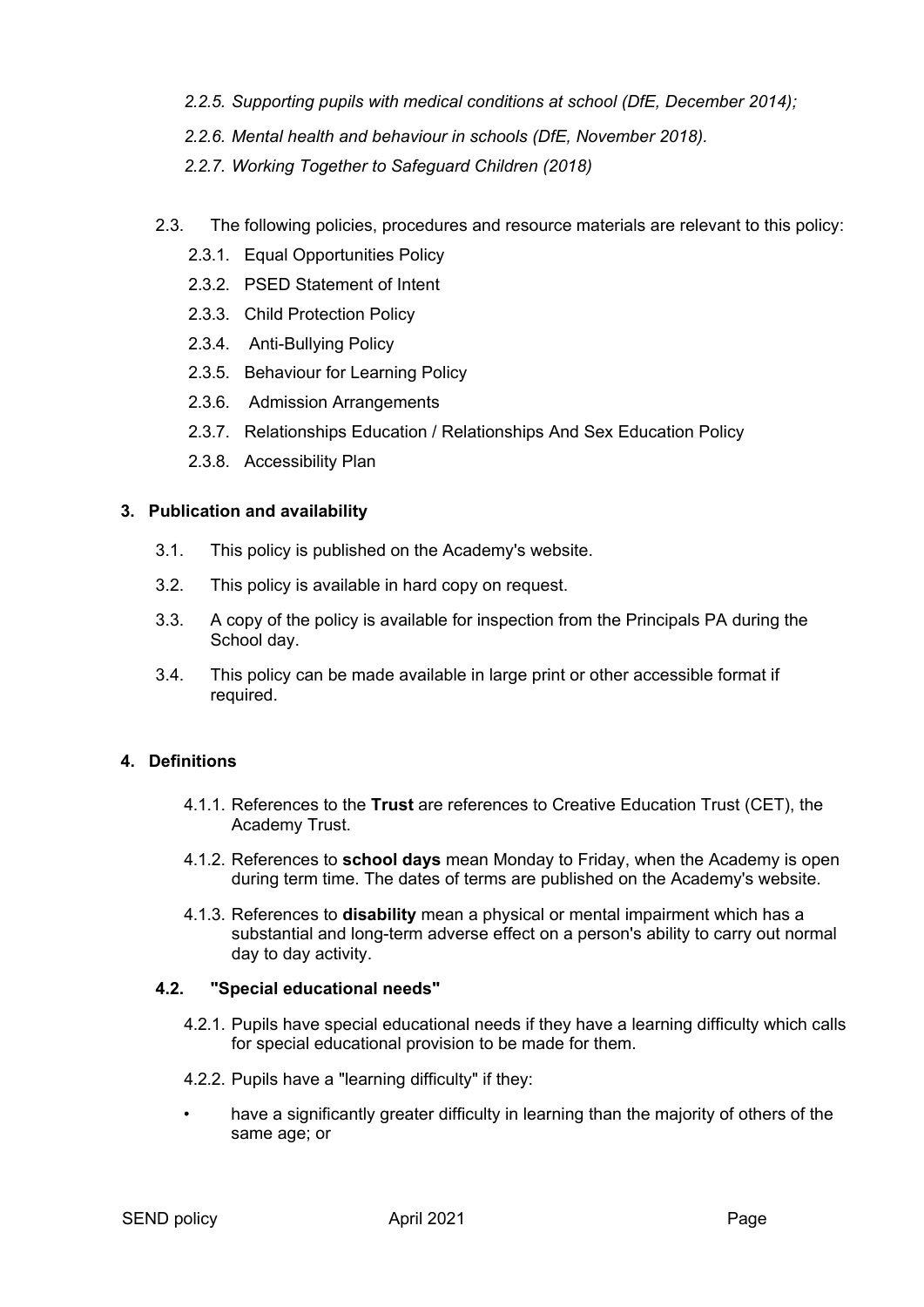- <span id="page-3-0"></span>• have a disability which prevents or hinders the child from making use of educational facilities of a kind generally provided for pupils of the same age in mainstream schools or mainstream post 16 institutions.
	- [• are under five and fall within the definition at [\(a\)](#page-2-0) or [\(b\)](#page-3-0) above or are likely to do so do when of compulsory school age if special educational provision is not made for the child.]
- 4.2.3. A pupil must not be regarded as having a learning difficulty solely because the language or form of language in which he or she is or will be taught is different from a language or form of language which is or has been spoken at home. However, pupils for whom English is an additional language will be provided with appropriate support
- 4.2.4. A pupil who finds a particular subject difficult does not necessarily have a "learning difficulty" in the legal sense of that expression; there will often be disparities in the speed with which pupils learn, in their skill at solving problems and in aptitude generally.
- 4.2.5. The expression "learning difficulty" covers a wide variety of conditions and may include those known as dyslexia, dyscalculia, dyspraxia, attention deficit (hyperactivity) disorder, semantic processing difficulty and learning problems which result from social, emotional or mental health difficulties. The expression may also include those who have problems with their eyesight or hearing or who have an autistic spectrum disorder.
- 4.2.6. Learning difficulties may affect pupils who have a high IQ and academic ability as well as those of lower IQ and ability. Sometimes a child's learning difficulty becomes apparent for the first time at the age of 11+ or older, when the educational pressures tend to increase.

#### **5. Roles and Responsibilities**

- 5.1. The roles and responsibilities of Academy personnel with regard to special educational needs are in accordance with Code of Practice guidelines and Academy job descriptions.
- 5.2. CET Board through the Academy Council/Academy Improvement Board:
	- 5.2.1. Must be aware of their statutory duties regarding the co-ordination and provision of SEND, in particular to use their best endeavours to secure SEND provision for relevant pupils.
	- 5.2.2. Provide a nominated member who is proactive in seeking out information about developments and issues related to SEND pupils and visits the academy's department at least twice in an academic year.
	- 5.2.3. Monitor the effectiveness of the academy's SEND provision, pupils' progress and outcomes through standard reporting mechanisms.
		- 5.2.4. Ensure that the SEND information report is reviewed annually and is published on the academy's website.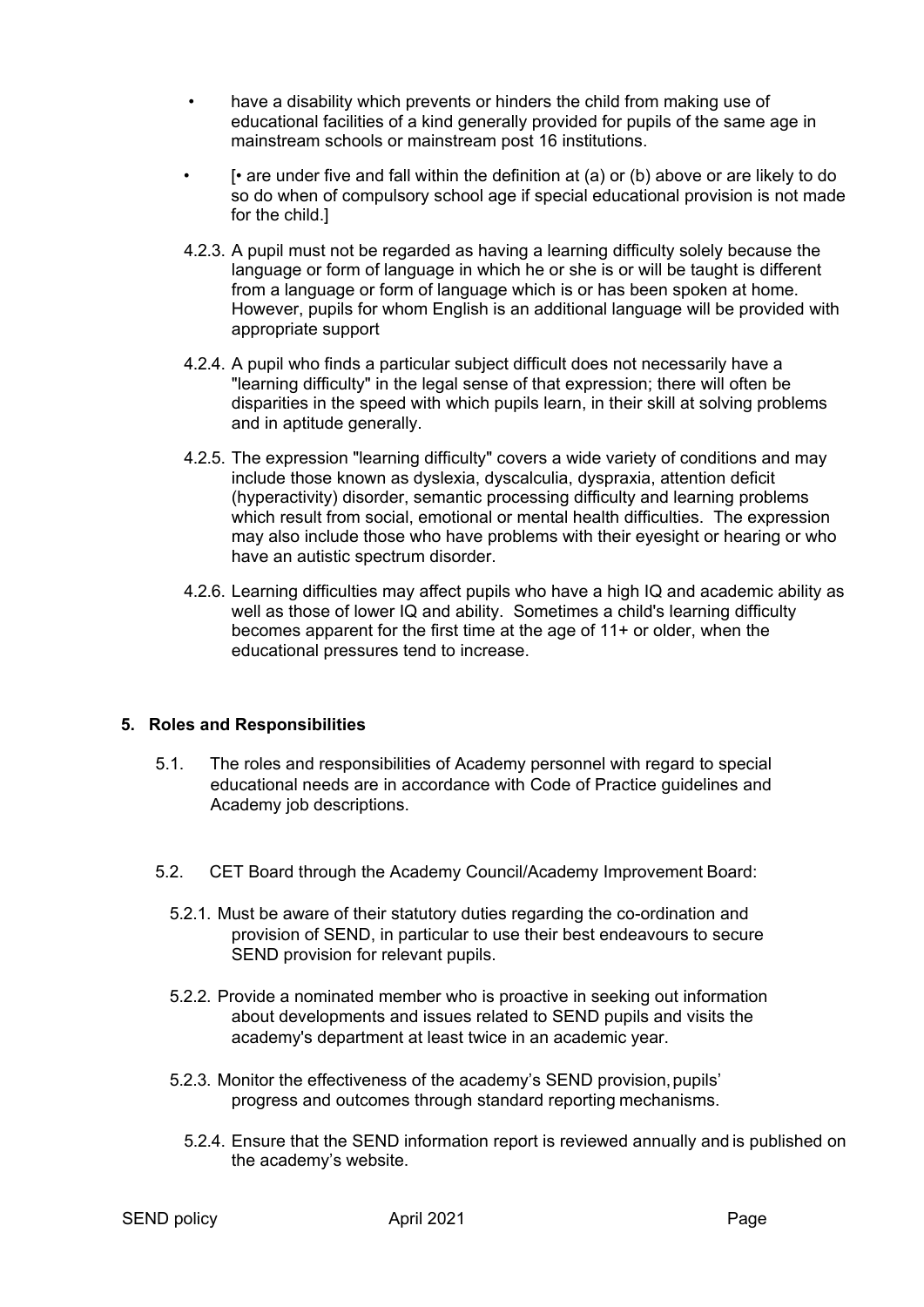- 5.2.5. Ensures that this policy is reviewed annually to ensure compliance with the law and best practice.
- 5.3. Leadership Team
- 5.3.1. The Principal oversees the allocation of funding provision for SEND staff and teaching assistants ('TAs') through the Academy's budget, from the prescribed funding streams.
- 5.3.2. The line-manager for the SENDCO sets targets for the SENDCO through Performance Management to maintain the quality of provision.

#### 5.4. SENDCO

- 5.4.1. Oversees the day-to-day running of the academy's SEND Department and policies.
- 5.4.2. Makes efficient use of resources for pupils with SEND.
- 5.4.3. Liaises with the relevant Designated Teacher where a looked after pupil has SEND.
- 5.4.4. Advises on the graduated approach to providing SEND support.
- 5.4.5. Makes staffing arrangements for SEND staff and TAs in line with the devolved budget.
- 5.4.6. Liaises with parents of pupils with SEND alongside class and subject teachers.
- 5.4.7. Liaises with early years providers, other schools, educational psychologists health and social care professionals, and independent or voluntary bodies.
- 5.4.8. Is a key point of contact with external agencies, in particular the Local Authority and its support services.
- 5.4.9. Liaises with potential next providers of education to ensure a pupil and their parents are informed about options and a smooth transition is planned.
- 5.4.10. Works with the [Principal / Headteacher] and Academy Council/Academy Improvement Board to ensure that the academy meets its responsibilities under the Equality Act 2010 with regard to reasonable adjustments and access arrangements.
- 5.4.11. Maintains the SEND register to ensure that the academy keeps the records of all pupils with SEND up to date.
- 5.4.12. Tracks and reports on the progress of SEND pupils as required by the Principal/Headteacher and in standard formats for the Academy Council/Academy Improvement Board and CET.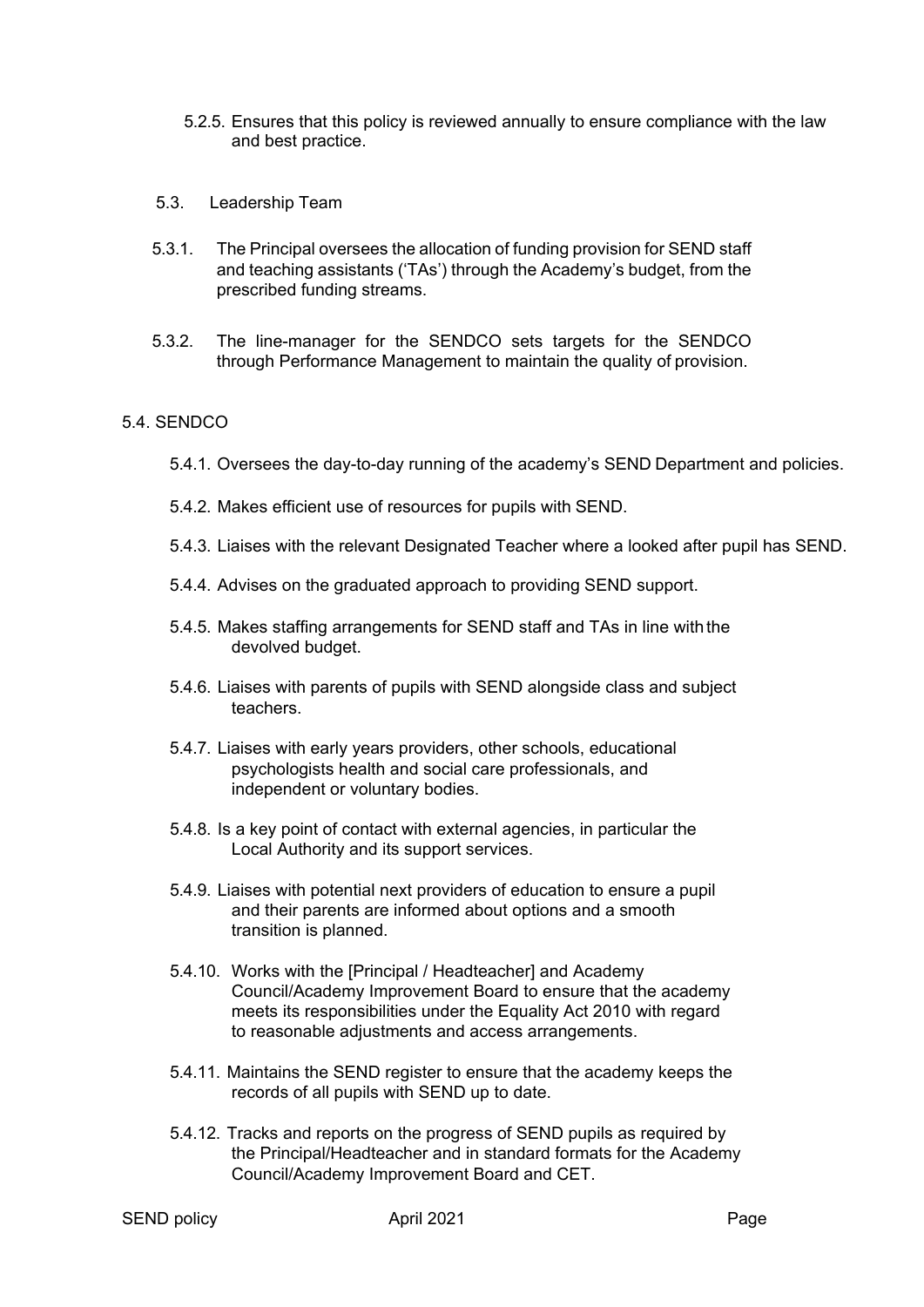- 5.4.13. Keeps all staff up to date with the latest developments in SEND.
- 5.4.14. Supports the class and subject teachers in assessing and coordinating provision for pupils with SEND through SEN Support and Education Health Care Plans.
- 5.4.15. Liaises with subject leaders, year/phase leaders, the leadership team and outside agencies, including other schools.
- 5.4.16. Contributes to professional development for colleagues.
- 5.4.17. Co-ordinates and manage systems of support.
- 5.4.18. Ensures that the academy provides pupils with an environment in which they can feel safe at break and lunchtimes.
- 5.4.19. Supports the class and subject teachers in delivering the intervention for SEND pupils.
- 5.4.20. Cooperates with the special educational needs Academy Council Member to enable them to carry out their role effectively.
- 5.5. SEND teaching staff
	- 5.5.1. Provide expertise in the education of pupils with SEND.
	- 5.5.2. Liaise with class teachers as necessary, to ensure that they are fully informed as to the special educational needs of any pupils in their charge.
	- 5.5.3. Support staff class teachers in planning and delivering strategies and identify appropriate methods of access to the curriculum.
	- 5.5.4. Support class teachers in planning and delivering individualised programs.
- 5.6. Teaching staff
	- 5.6.1. Provide all pupils with quality-first teaching by devising strategies and identifying appropriate methods of access to the curriculum for all pupils.
	- 5.6.2. Work with pupils and provide help on a daily basis.
	- 5.6.3. Plan, deliver and monitor individualised programs for pupils with SEND, involving teaching assistants as appropriate.
	- 5.6.4. Maintain thorough records of intervention and pupils' progress.
- SEND policy and the April 2021 April 2021 **Page** 5.6.5. Implement classroom support plans for pupils with SEND.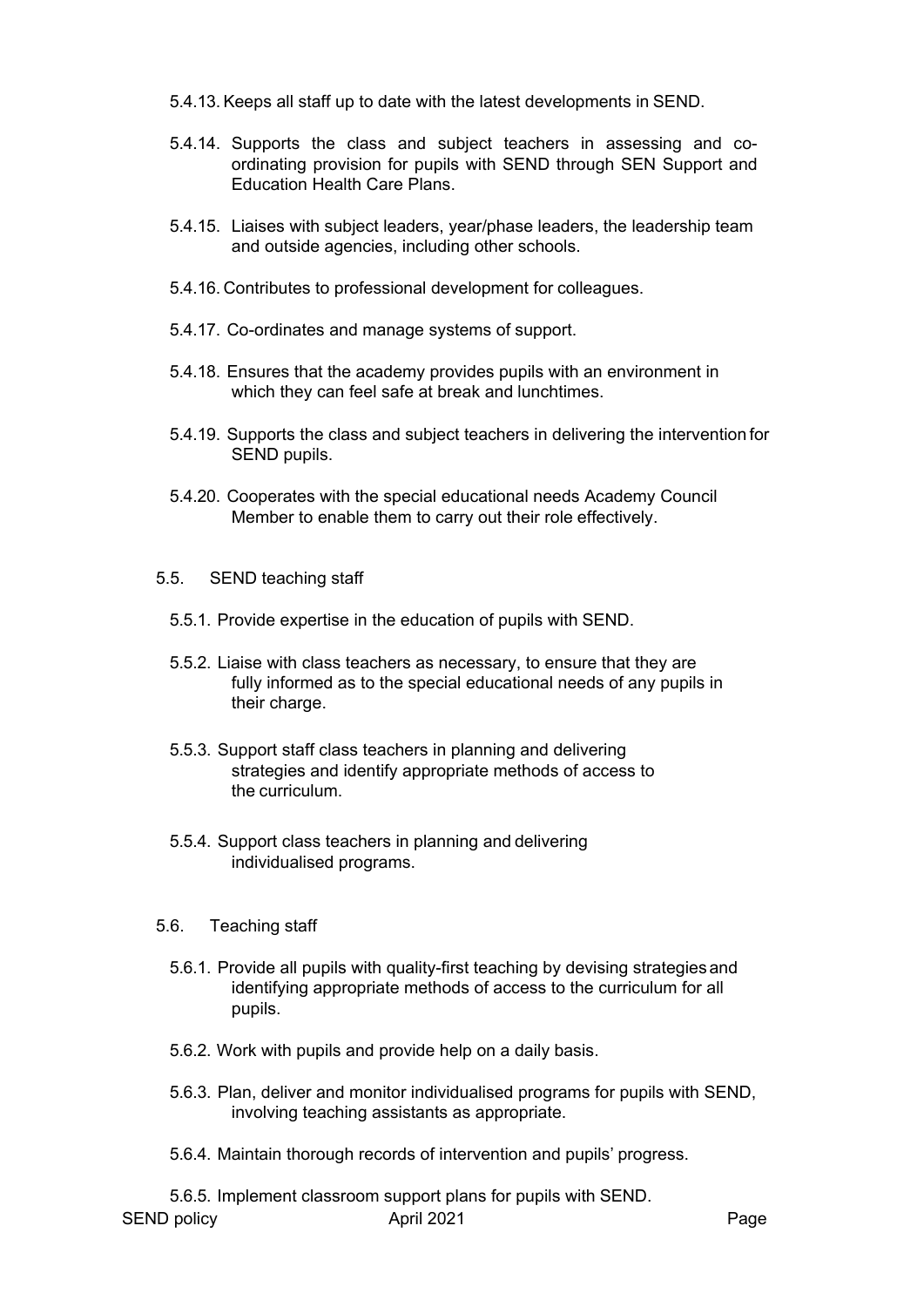#### 5.7. Teaching Assistants

5.7.1. Support teachers to provide SEND pupils with the best learning opportunities.

#### **6. Procedures for Pupils with Special Educational Needs**

- 6.1. The academy's approach to the detection and management of SEND and/or learning difficulties will be guided by the Code of Practice.
- 6.2. As part of the Assess-Plan-Do-Review Model and to ensure collaborative working, the academy works closely with parents of pupils who have or may have earning difficulties to assess and review a pupil's needs and support. Parents are kept informed concerning assessment, planning, provision and review of their child's education.

#### **6.3. Identification of pupils with a learning difficulty**

6.3.1. Pupil progress and engagement is monitored and if the outcome of a test or any other circumstance(s) give(s) us reason to think that a pupil may have SEND and/or a learning difficulty, we will report and consult with the pupil's parents as necessary and make recommendations about further assessment and support.

#### **6.4. Formal assessment**

6.5. The Academy will seek professional advice from the Local Offer and relevant agencies. The school currently has a Service Level Agreement (SLA) with CEPP to provide formal assessments by an Educational Psychologist or Specialist Teacher as directed by the SENDCo.

#### **6.6. Learning support**

- 6.6.1. If there are indications that a pupil may have a learning difficulty but the circumstances are not such as to indicate an immediate formal assessment or a course of additional specialist teaching is required, the school may suggest that the pupil's curriculum diet is adjusted or augmented with specialist support provision
- 6.6.2. The pupil's progress and needs will be monitored and, if necessary, the academy will recommend a formal assessment if the learning support does not appear to be meeting the pupil's needs or where it is required for the purposes of applying for exam access arrangements (see [7.8\)](#page-6-0)

#### <span id="page-6-0"></span>**6.7. Examinations**

- 6.7.1. Pupils who have been diagnosed as having a learning difficulty may be eligible for extra time and / or other "access arrangements" to complete internal examinations and public examinations.
- 6.7.2. Parents are asked to liaise with their child's Head of Year in good time with respect to this.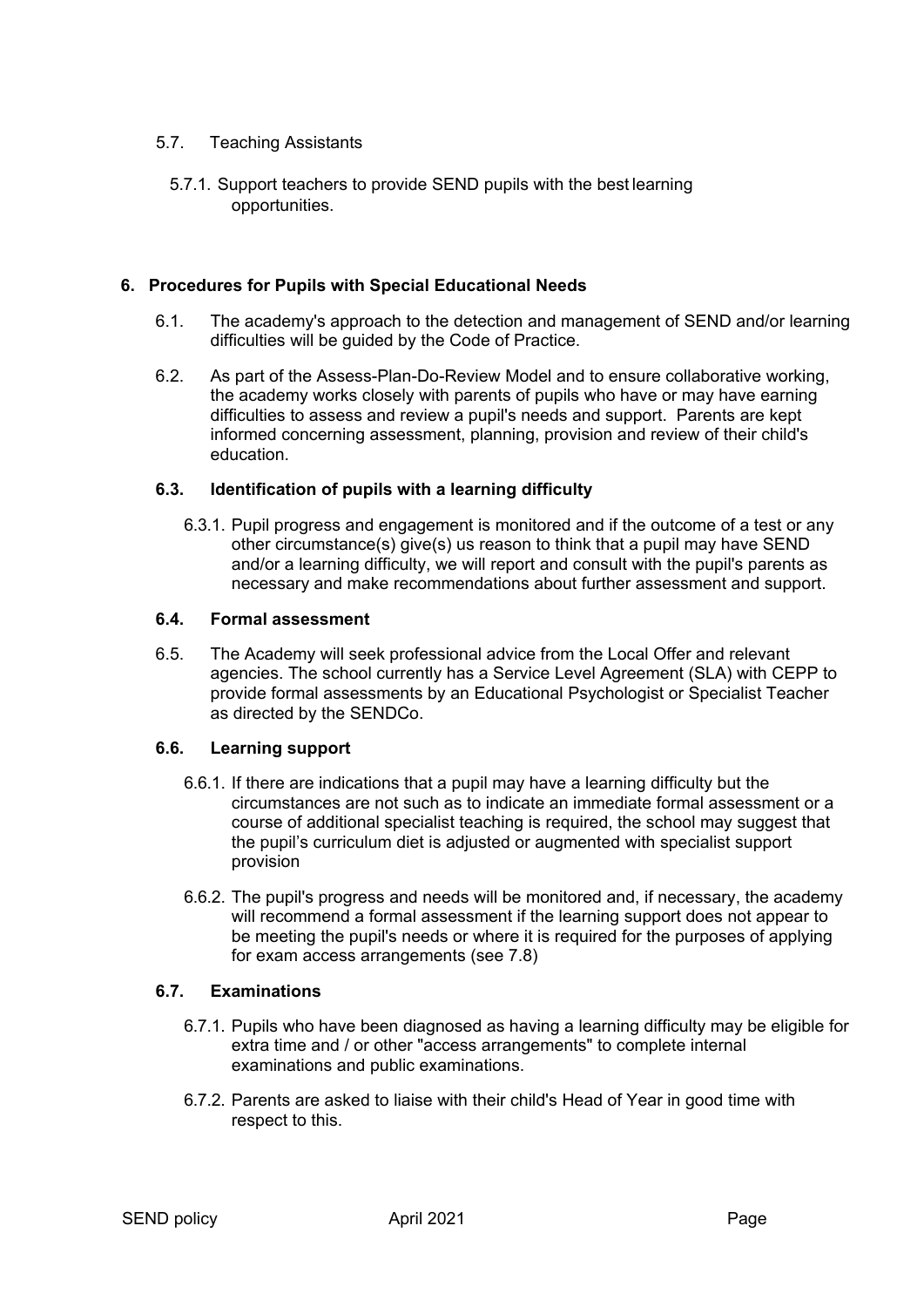## **6.8. Information sharing and parent involvement**

- 6.8.1. New parents who have accepted an offered place for their child at the academy will be asked to provide copies of any report or recommendations which have been made in relation to special educational needs at their child's previous school or elsewhere within the last 12 months. Confidential information of this kind will only be shared within the academy on a "need to know" basis.
- 6.8.2. The academy will do all that is reasonable to report and consult with parents about their child's SEND and to ensure that teachers are given any necessary information about a child's SEND and that teaching practices are appropriate.
- 6.8.3. Parents should notify the academy immediately if their child's progress or behaviour causes concern so that the Academy can devise and agree a strategy with the parents.
- 6.8.4. Parents bear the overall responsibility for taking decisions about the management of their child's SEND. A parent who would prefer to have an assessment instead of learning support should make arrangements accordingly with the academy or notify the academy if they are seeking an external professional assessment or making a request for a statutory assessment from the local authority. In these circumstances, parents must ensure that the academy and the SENDCO is given copies of all advice and reports received.

## **7. Education health and care plans (EHC plan)**

- 7.1. Parents and the academy have the right under section 36(1) of the Children and Families Act 2014 to ask the local authority to carry out an assessment with a view to drawing up an EHC plan. The academy will always consult with parents before exercising this right. If the local authority refuses to make an assessment, the parents (but not the academy) have a right of appeal to the First-tier Tribunal (Special Educational Needs and Disability).
- 7.2. Where a prospective pupil has an EHC plan, the academy will consult the parents and, where appropriate, the local authority to ensure that the provision specified in the EHC plan can be delivered by the Academy. The academy will co-operate with the local authority to ensure that relevant reviews of EHC plans are carried out as required.

#### **8. Additional welfare needs**

- 8.1. The academy recognises that pupils with SEND may be at risk of being bullied. The academy's Anti-Bullying Policy makes it clear that bullying behaviour of any kind is not acceptable and will be taken very seriously.
- 8.2. The academy will tackle inappropriate attitudes and practices through staff leading by example, through the personal, social and health (**PSHE**), relationships education / relationships and sex education programmes, through the supportive academy culture and through the academy's policies.
- 8.3. If parents are concerned about their child's welfare they can approach the pupil's form, class teacher or Head of Year to discuss their concerns in private at any time.
- 8.4. Additional barriers can exist when detecting the abuse or neglect of SEND pupils creating additional safeguarding challenges for those involved in safeguarding and promoting the welfare of this group of pupils. The academy is mindful in particular that: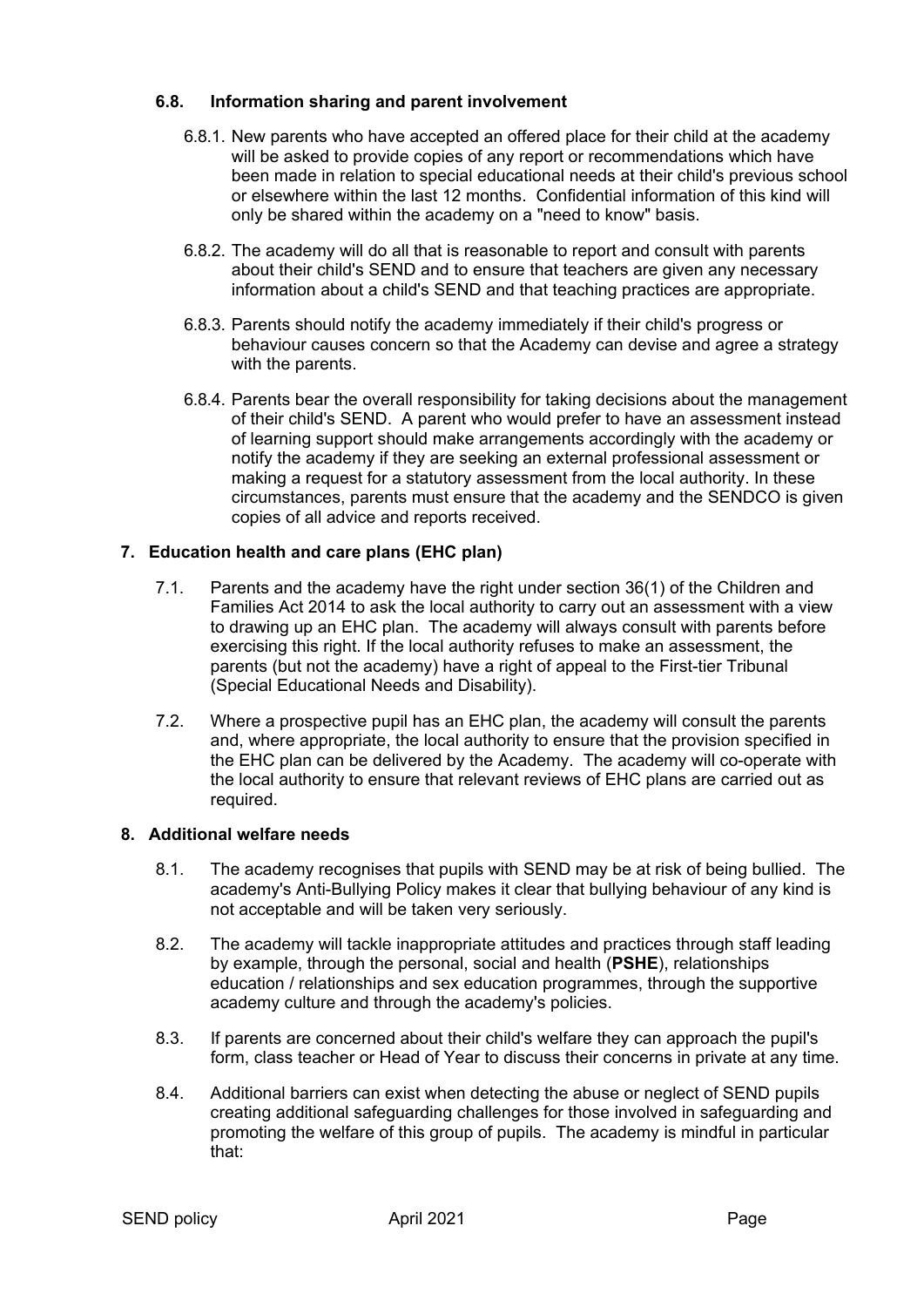- 8.4.1. assumptions that indicators of possible abuse such as behaviour, mood and injury relate to the pupil's SEND without further exploration;
- 8.4.2. SEND pupils can be disproportionately impacted by bullying without outwardly showing any signs; and
- 8.4.3. there may be communication barriers which are difficult to overcome to identify whether action under this policy is required.
- 8.5. Any safeguarding concerns will be dealt with in accordance with the procedures set out in the academy's Child Protection Policy

#### **9. Disability**

- 9.1. The academy recognises that some pupils with special educational needs may also have a disability.
- 9.2. The academy will make all reasonable adjustments in order to afford opportunity to disabled pupils. The reasonable adjustments duty is an anticipatory one owed to disabled pupils generally.
- 9.3. Conditions which may amount to disability include:
	- 9.3.1. severe disfigurements, scarring conditions and birthmarks (but not including tattoos or piercings);
	- 9.3.2. progressive conditions which will result in a substantial long-term adverse effect on day to day activity;
	- 9.3.3. a controlled impairment, i.e. a person with a prosthesis, or a person with drug-controlled epilepsy or diabetes; and
	- 9.3.4. a history of impairment, for example a person who used to be disabled and has recovered, or a person with a previous mental illness.
- 9.4. Disability does not include:
	- 9.4.1. hay fever sufferers;
	- 9.4.2. a person with anti-social tendencies such as paedophilia;
	- 9.4.3. a person who has a behavioural difficulty, for a reason other than a disability, for example, arising from social or domestic circumstances; and
	- 9.4.4. a person who is addicted to nicotine, alcohol and other non-prescribed substances unless the addiction was originally the result of administration of medically prescribed drugs or other medical treatment.
- 9.5. Discrimination arising from disability occurs when a disabled person is treated unfavourably because of something connected with their disability and the treatment cannot be shown to be a proportionate means of achieving a legitimate aim.
- 9.6. We will not discriminate against a disabled person:
	- 9.6.1. in the arrangements for determining admission;
	- 9.6.2. in the terms on which a place at the academy is offered;
	- 9.6.3. by refusing or deliberately omitting to accept an application for admission;

SEND policy and the April 2021 April 2021 **Page**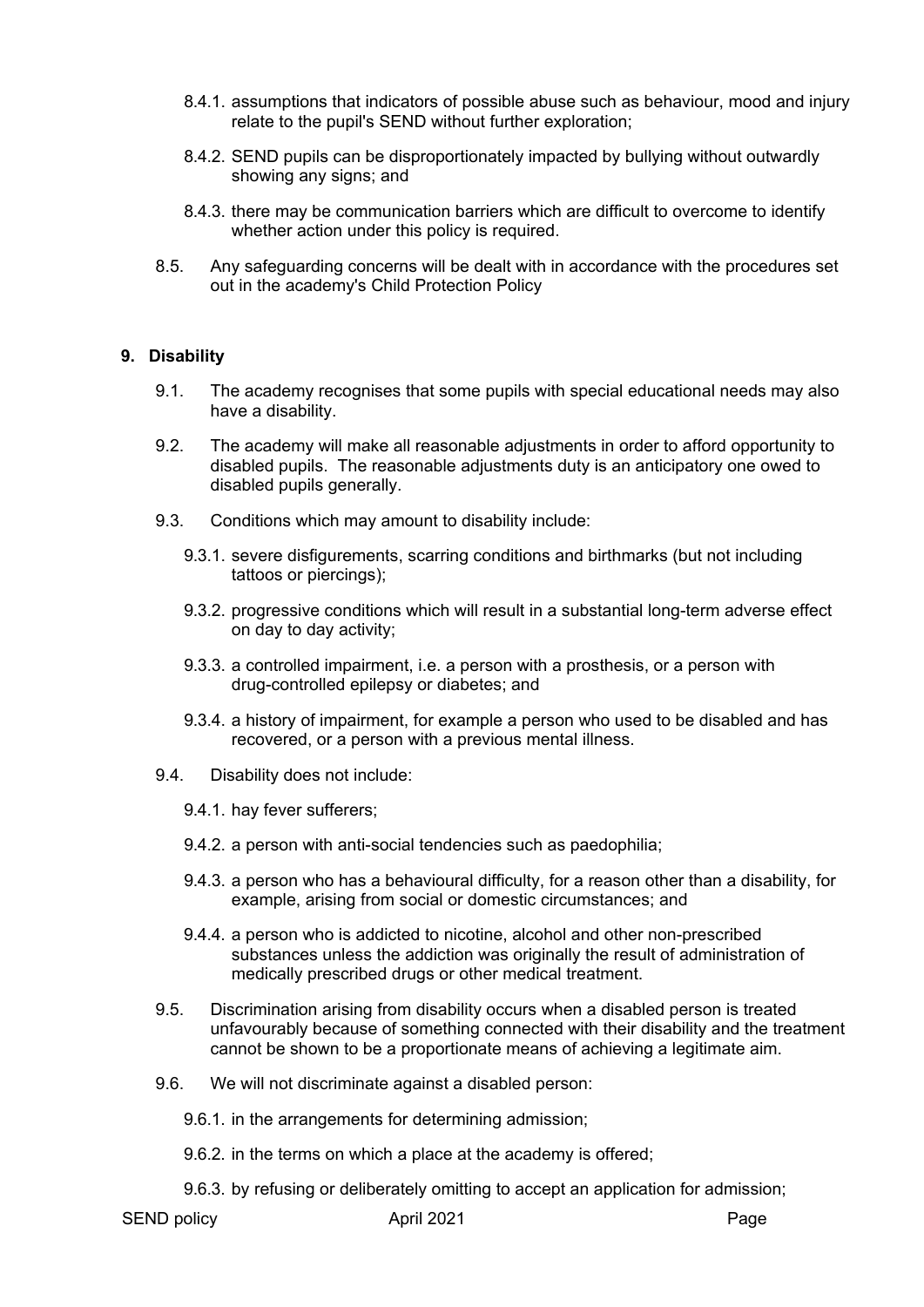- 9.6.4. in the provision of education and associated services;
- 9.6.5. in the way the academy affords access to any benefit, service or facility offered or provided by the academy;
- 9.6.6. by excluding a person on the grounds of his or her disability;
- 9.6.7. by harassing a person with a disability;
- 9.6.8. by victimising a person with a disability; or
- 9.6.9. by failing to take reasonable steps to ensure that disabled persons are not placed at a substantial disadvantage in comparison with non-disabled persons.

#### **10. Education and associated services**

- 10.1. The academy has an ongoing duty to make reasonable adjustments in respect of the education and associated services provided by the academy, including:
	- 10.1.1. the curriculum;
	- 10.1.2. classroom organisation and timetabling;
	- 10.1.3. access to school facilities;
	- 10.1.4. school sports;
	- 10.1.5. school policies;
	- 10.1.6. breaks and lunchtimes;
	- 10.1.7. the serving of school meals;
	- 10.1.8. assessment and examination arrangements;
	- 10.1.9. school discipline and sanctions;
	- 10.1.10. exclusion procedures;
	- 10.1.11. school clubs, educational visits and other activities; and
	- 10.1.12. preparation of pupils for the next phase of education.

#### **11. Reasonable adjustments for pupils**

- 11.1. When providing educational services to a pupil, the academy is legally required to make reasonable adjustments in order to cater for a pupil's disability.
- 11.2. The academy shall inform the pupil and parents of the reasonable adjustments that the academy is able to make for that pupil, which may typically include:
	- 11.2.1. making arrangements for a child in a wheelchair to attend an interview in an accessible ground floor room;
	- 11.2.2. allowing extra time for a dyslexic child to complete an academic test;
	- 11.2.3. providing examination papers in larger print for a pupil with a visual impairment;
	- 11.2.4. rearranging the timetable to allow a pupil to attend a class in an accessible part of the building; or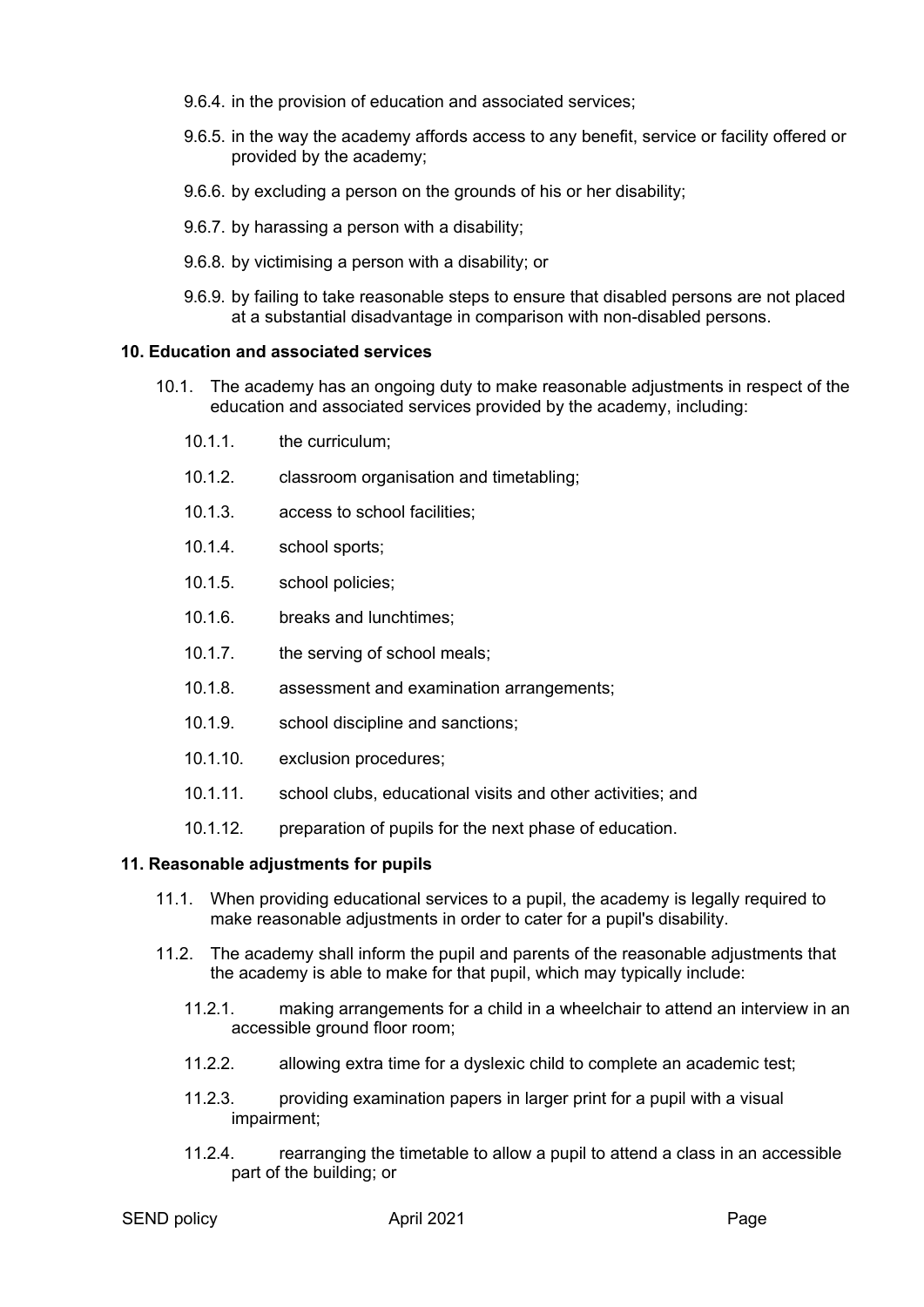- 11.2.5. arranging a variety of accessible sports activities;
- 11.2.6. providing a time-out card, use of a time-out room or allowing a pupil to sit in a particular place or on the floor in class, for a pupil with a behavioural disability.
- 11.3. The academy is not legally required to make adjustments which include physical alterations such as the provision of a stair-lift or new ground floor facilities, such as a new library.
- 11.4. The Equality Act 2010 requires all schools to provide auxiliary aids and services for disabled pupils as part of the duty to make "reasonable adjustments". This would, for example, include the provision of a wobble cushion, fiddle toy, time-out card or even a 1-to-1 support worker. The academy will carefully consider any proposals and will not unreasonably refuse any requests for such aids and services to be provided.

#### **12. Reasonable adjustments for the public**

- 12.1. The academy may provide services to the public, for example at:
	- 12.1.1. open days;
	- 12.1.2. parents' evenings;
	- 12.1.3. concerts and plays;
	- 12.1.4. use of sports facilities
- 12.2. Where a physical feature (for example steps, entrances, exits, toilet facilities) makes it impossible or unreasonably difficult for a disabled person to access the service, schools are required to take reasonable steps to:
	- 12.2.1. remove the feature; or
	- 12.2.2. alter it so it no longer has that effect; or
	- 12.2.3. provide reasonable means of avoiding the feature; or
	- 12.2.4. provide a reasonable alternative method of making the service available.
- 12.3. Where an auxiliary aid or service would enable a disabled person to make use of a service, schools are required to take reasonable steps to provide it. An auxiliary aid or service could be something as simple as extra assistance from a member of staff or a large print sign, or it might be a temporary ramp where steps are preventing wheelchair access.

#### **13. Accessibility plans**

- 13.1. The academy has prepared an accessibility plan which is available, on request, to all parents and staff.
- 13.2. The accessibility plan includes consideration of how the academy proposes to:
	- 13.2.1. increase the extent to which disabled pupils can participate in the academy's curriculum;
	- 13.2.2. improve the physical environment of the academy for the purpose of increasing the extent to which disabled pupils are able to take advantage of education and benefits, facilities or services provided or offered by the academy; and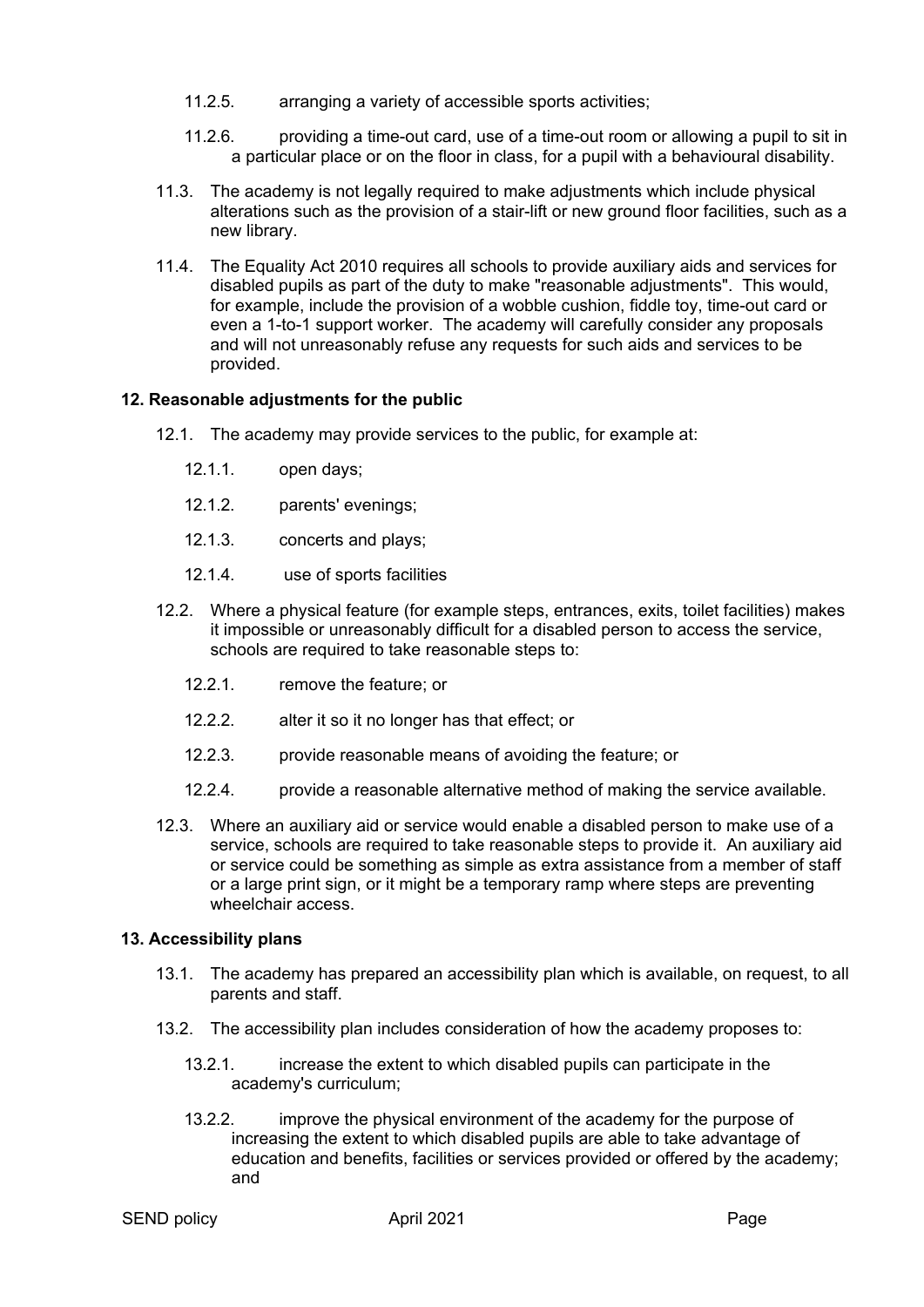- 13.2.3. improve the delivery to disabled pupils of information which is readily accessible to pupils who are not disabled.
- 13.3. The plan will be reviewed on a regular basis, to ensure that the plan is up to date and covers all aspects of academy life.

#### **14. Additional welfare needs**

- 14.1. The academy recognises that pupils with a disability may be at risk of being bullied. The academy's Anti-Bullying Policy makes it clear that bullying behaviour of any kind is not acceptable and will be taken very seriously.
- 14.2. The academy will tackle inappropriate attitudes and practices through staff leading by example, through the personal, social and health education (**PSHE**) programmes, through the supportive academy culture and through the academy's policies.
- 14.3. If parents are concerned about their child's welfare they can approach the pupil's form or class teacher [• or any senior member of staff] to discuss their concerns in private at any time.
- 14.4. Additional barriers can exist when detecting the abuse or neglect of pupils with a special educational need or disability creating additional safeguarding challenges for those involved in safeguarding and promoting the welfare of this group of pupils. The academy is mindful in particular that:
	- 14.4.1. assumptions that indicators of possible abuse such as behaviour, mood and injury relate to the pupil's special educational need or disability without further exploration;
	- 14.4.2. pupils with a special education need or disability can be disproportionately impacted by bullying without outwardly showing any signs; and
	- 14.4.3. there may be communication barriers which are difficult to overcome to identify whether action under this policy is required.
- 14.5. Any safeguarding concerns will be dealt with in accordance with the procedures set out in the academy's Child Protection Policy and procedures].

#### **15. Training**

- 15.1. The academy ensures that regular guidance and training is arranged on induction and at regular intervals thereafter so that staff and volunteers understand what is expected of them by this policy and have the necessary knowledge and skills to carry out their roles.
- 15.2. The level and frequency of training will be tailored to the roles of individual members of staff.
- 15.3. The academy maintains written records of all staff training.

#### **16. Risk assessment**

16.1. Where a concern about a pupil's welfare is identified, the risks to that pupil's welfare will be assessed and appropriate action will be taken to reduce the risks identified.